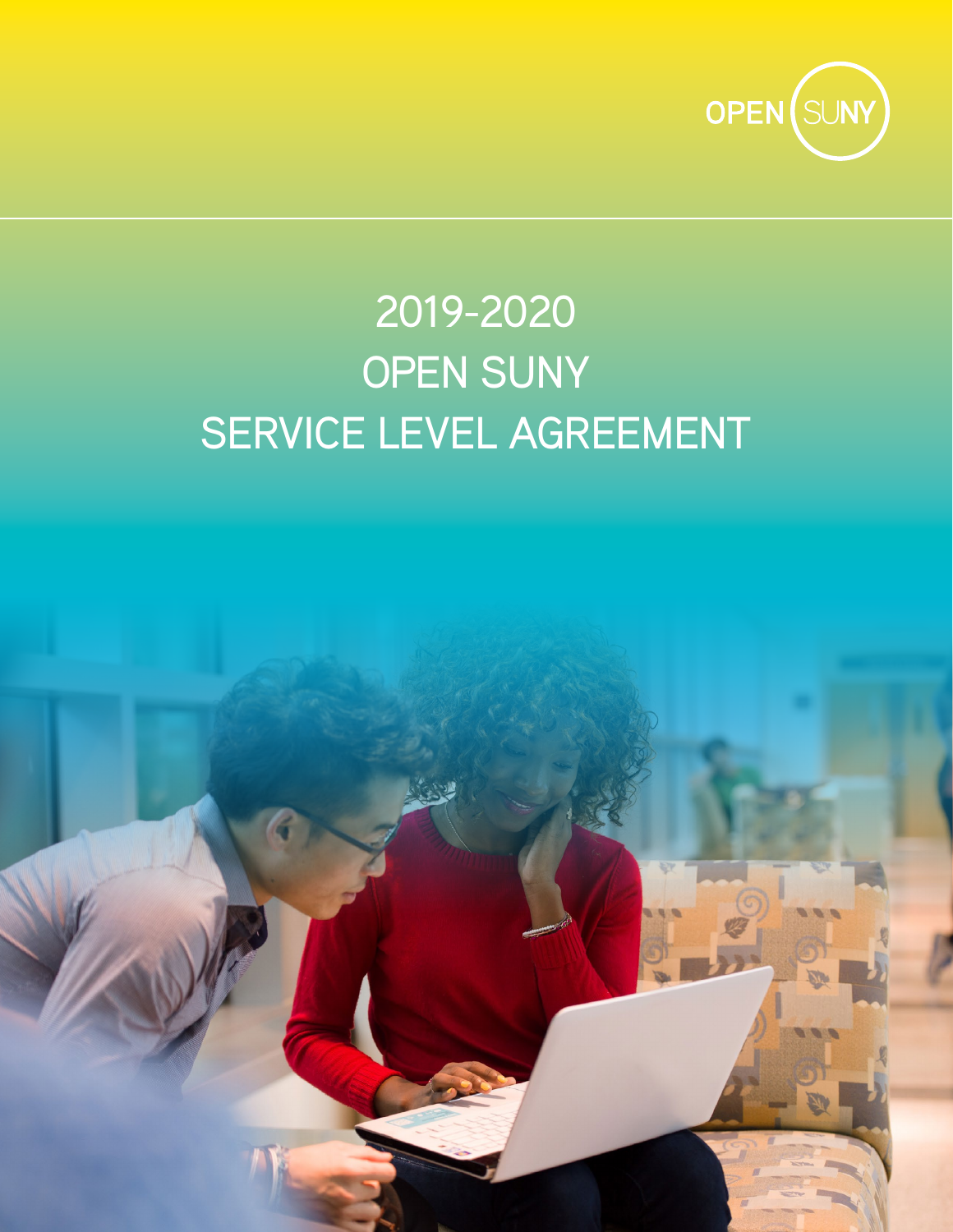# **CONTENTS**

| <b>ONLINE TEACHING</b><br>Scope                                                    | 3<br>3         |
|------------------------------------------------------------------------------------|----------------|
| <b>Statement of Services</b><br>SUNY-Wide Services - No Charge<br>Options and Fees | 3<br>3<br>4    |
| <b>APPLICATION SERVICES</b>                                                        | 6              |
| Scope                                                                              | 6              |
| <b>Statement of Services</b><br>Services provided by Open SUNY                     | 6<br>6         |
| Criteria for Application and Hosting Support                                       | $\overline{7}$ |
| Campus Responsibilities                                                            | 8              |
| After-Hours Emergency Hosting Support Procedures                                   | 8              |
| <b>END USER HELPDESK SERVICES</b>                                                  | 9              |
| Scope<br><b>Statement of Services</b>                                              | 9<br>9         |
| <b>Helpdesk Services</b>                                                           | 9              |
| <b>Issue Resolution</b>                                                            | 9              |
| Normal Business Hours                                                              | 10             |
| After Hours and Holidays<br>Unforeseen Office Closures                             | 10<br>10       |
| Campus Responsibilities                                                            | 10             |
| <b>Quality Commitment &amp; Feedback</b>                                           | 11             |
| <b>FERPA</b>                                                                       | 11             |
| <b>STUDENT SUPPORT SERVICES</b>                                                    | 12             |
| Scope<br><b>Statement of Services</b>                                              | 12<br>12       |
| Services - No Charge                                                               | 12             |
| <b>CAMPUS SUPPORT SERVICES</b>                                                     | 13             |
| Scope                                                                              | 13             |
| <b>Statement of Services</b>                                                       | 13             |
| Open SUNY Research<br>Open SUNY Dashboards                                         | 13<br>13       |
| Open SUNY Institutional Readiness                                                  | 13             |
| What is the Open SUNY Institutional Readiness Process Like?                        | 14             |
| Open SUNY Enrollment Planning Roundtable                                           | 15             |
| <b>OPEN SUNY SERVICES</b>                                                          | 18             |
| PARTICIPATING INSTITUTION AGREEMENT (PIA)                                          | 18             |
| Scope                                                                              | 18             |
| <b>Request for Services</b><br>Indirect Cost Recovery Rate                         | 19<br>19       |
|                                                                                    |                |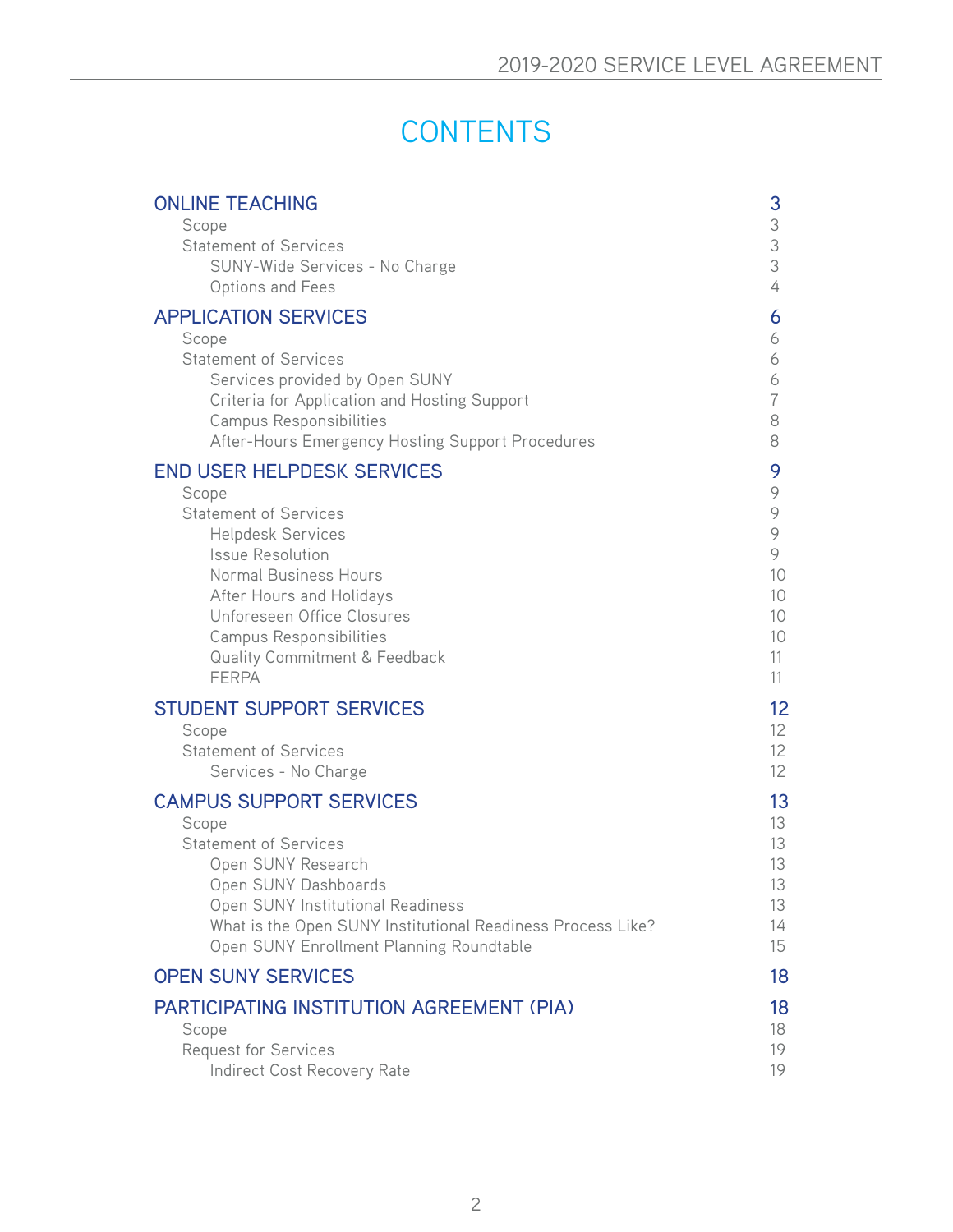# ONLINE TEACHING

### <span id="page-2-0"></span>**SCOPE**

Open SUNY celebrates, connects, and supports effective online faculty and those who support faculty across the SUNY system while also furthering its collective knowledge of the most effective teaching and learning practices in online education. Open SUNY provides expertise and resources that assist SUNY campuses in ensuring quality in their online teaching and learning environments and supports.

#### **STATEMENT OF SERVICES**

Open SUNY has a commitment to academic excellence through research-driven, community-supported practices of innovative online teaching, learner-centered instruction, and pedagogy-focused approaches. We are committed to assisting SUNY campuses and their online faculty to:

- Become highly effective online educators who understand the pedagogy of quality online teaching and learning.
- Leverage the appropriate approaches, best practices, tools, and functionality to meet learning objectives as well as create and manage effectively and efficiently designed online courses.

### **SUNY-WIDE SERVICES - NO CHARGE**

The following programs, supports and services are available to all SUNY campuses at no cost. Open SUNY is continuously evaluating its offerings to better align with the needs of campuses and greater SUNY initiatives. Changes to this list are possible.

### **PROGRAMS AND EVENTS**

- The Open SUNY Fellow Program provides an opportunity for online practitioners in various roles to join the community of practice.
- The Open SUNY Online Teaching Ambassador Program recognizes online SUNY educators who are enthusiastic and effective in online teaching, and who can be positive and strong advocates for online teaching in our SUNY community.
- The Open SUNY Fellow Chat Series showcases Open SUNY Fellows and their work to support our mission of networking, interaction, and excellence in online teaching and learning practices.
- Open SUNY hosts annual events and regular community meetings via web conference. For example, the annual round table meeting held at the SUNY CIT conference.
- The annual Open SUNY Effective Practices Awards program aims to collect, share, and showcase the online best practices, strategies, and innovative online teaching and learning activities of exemplary Open SUNY Fellows and online practitioners from across the SUNY system.

# **ONLINE TOOLS AND RESOURCES**

- Access to an online platform is provided to the Open SUNY networking community of online practitioners. As a true "community of practice," members representing diverse interests, as well as varying levels of expertise and experience, can use the online platform to network and share what they know with the larger SUNY community.
- The Online Teaching Gazette highlights a curated collection of news articles, research/reports, videos, and podcasts from recent headlines for those interested in keeping current with relevant news, and continuously improving online teaching and learning practices.
- Self-serve resources are available for online instructional designers who want to leverage Open SUNY's resources to deliver their own online faculty development workshops on their campuses. This may include course archives, PowerPoint slides, handouts, scripts, and other materials.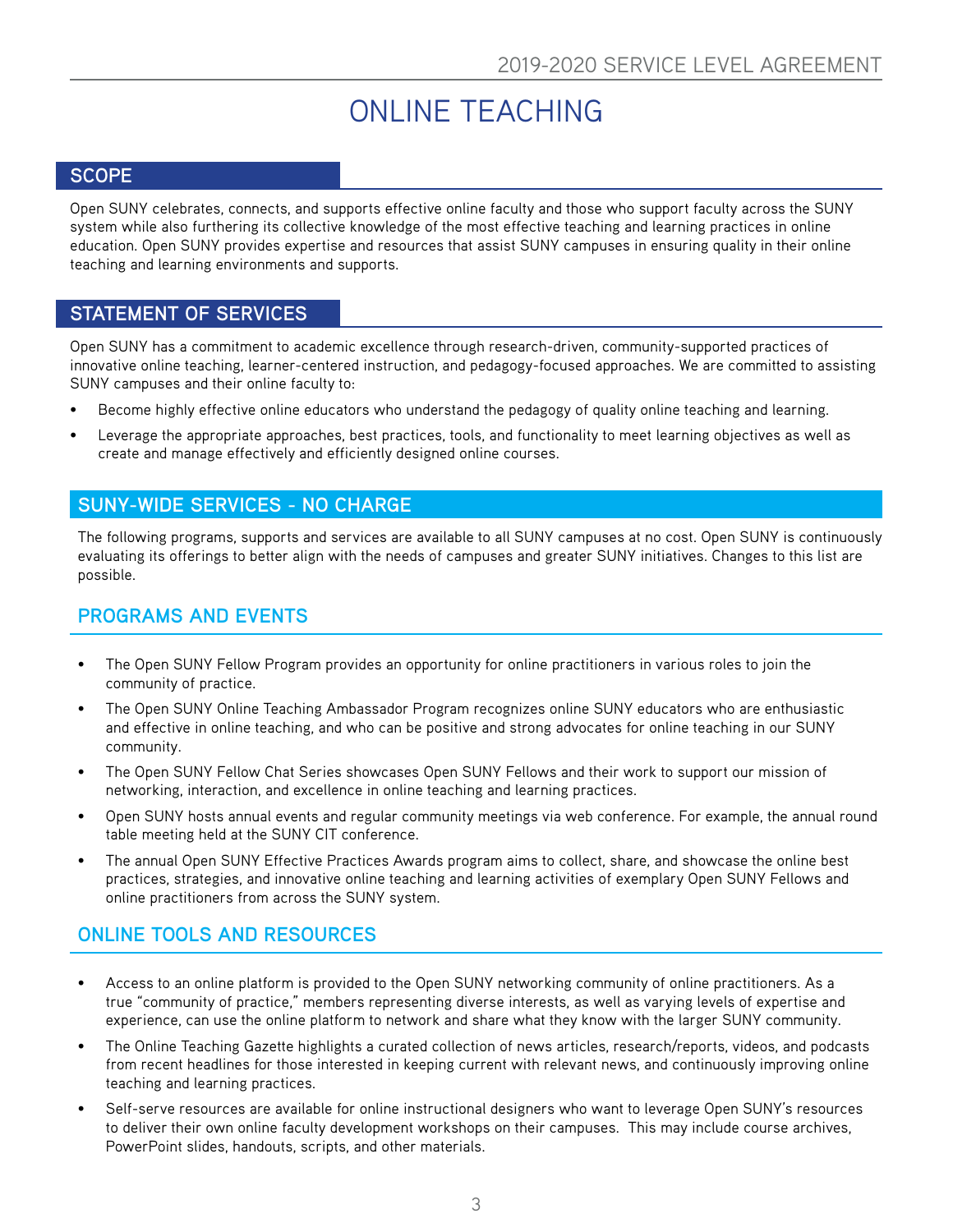- <span id="page-3-0"></span>• Self-paced resources are available for faculty who wish to work through the curriculum at their own speed.
- Access to exemplary online courses for observation is also available. These are online courses that have been selected to serve as models and examples.
- "Designing an Online Course and Becoming an Online Educator," Open SUNY's step-by-step manual guide for creating a new online course, is available for download.
- OSCQR.org is a stand-alone informational website that is intended to be used in conjunction with the OSCQR rubric. This resource is designed to provide more in-depth explanations of each standard, ideas and examples of how to address each standard, and citations and information that supports each standard.
- Interested in Teaching Online? Is an openly-licensed, self-paced resource for anyone interested in learning more about online teaching and learning.
- Open SUNY maintains a pool of volunteer faculty and ID mentors. Campuses are encouraged to work with the mentors who best meet their needs.
- Campuses have access to, and unlimited use of, the Open SUNY Course Quality Review (OSCQR) Rubric.
- Open SUNY maintains a pool of qualified OSCQR course reviewers. Campuses are encouraged to work with the reviewers who best meet their needs.
- Access is provided to national and international experts, organizations, and award opportunities through a systemlevel membership in the Online Learning Consortium (OLC), through at least September 20, 2019.

#### **OPTIONS AND FEES**

#### **OPEN SUNY SUMMIT**

The annual Open SUNY Summit brings national leaders and innovators in online learning to SUNY for a three-day event that alternates annually between Syracuse, NY, and New York City locations.

For information on the Open SUNY Summit program and registration fee schedule, please visit:

**[http://commons.suny.edu/cotehub/events/open-suny-summit/](http://commons.suny.edu/cotehub/events/open-suny-summit/ )**

**The Open SUNY Summit is streamed live, recorded, and available to watch for free.**

### **OPEN SUNY AFFILIATE CAMPUS PROGRAM**

The aim of this program is to help campuses review and ensure that their online program has a documented plan for continuous improvement. Open SUNY staff will facilitate a review of the campus online competency development program to document and sustain best practices, and to identify gaps and areas of improvement in campus-based supports and services. Open SUNY generates an implementation plan that documents the program, supports, services, sustainability of best practices, and the actions necessary to fill the gaps and improve the program. Recommendations and system-level resources are collaboratively discussed. Campuses that successfully complete this program will be Open SUNY certified to offer trainings and award badges on behalf of Open SUNY.

**There is fee of \$5,000 annually for this certification.**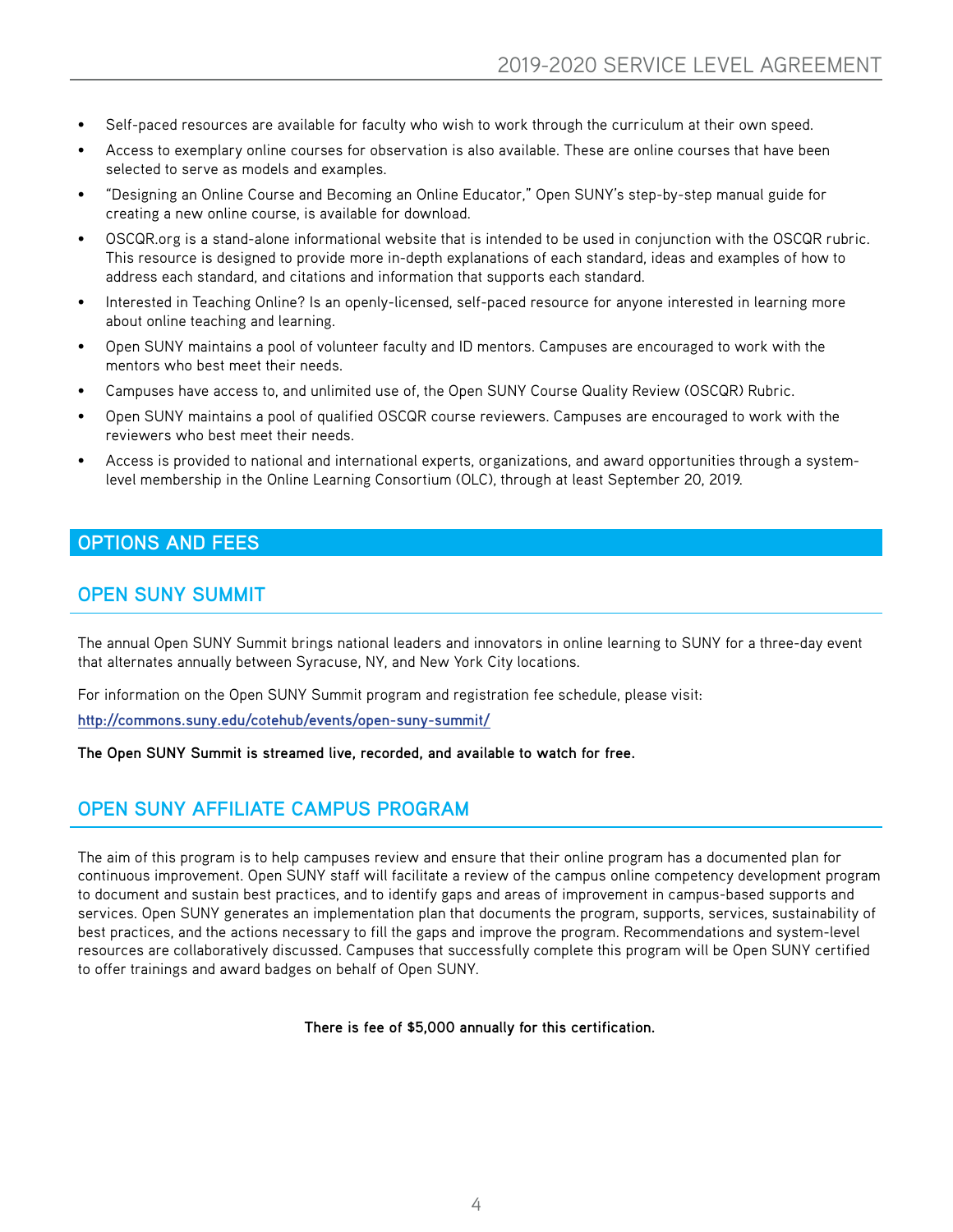# **ONLINE COURSE REVIEWS**

Open SUNY can assist in online course quality initiatives by conducting online course reviews with OSCQR (our online course quality rubric).

Options include:

- 1. An OSCQR review by an experienced and OSCQR-certified online instructional designer, including a meeting to review and discuss the review and the resulting Action Plan, and to assist in the prioritization of course improvements with the ID, instructor, or staff responsible for the course refresh.
- 2. Coordination of online course review from a pool of external trained volunteer reviewers. Limitations based on availability of reviewers.

#### **Custom quotes per review based on \$400/day. A typical review is one day, but depends on scope and complexity of the course(s)/initiative.**

*10% discount on 11 or more reviews.*

# **ONLINE TEACHING CUSTOM TRAINING**

Custom quotes are available for Open SUNY Online Teaching supports and services upon request and contingent upon staff availability.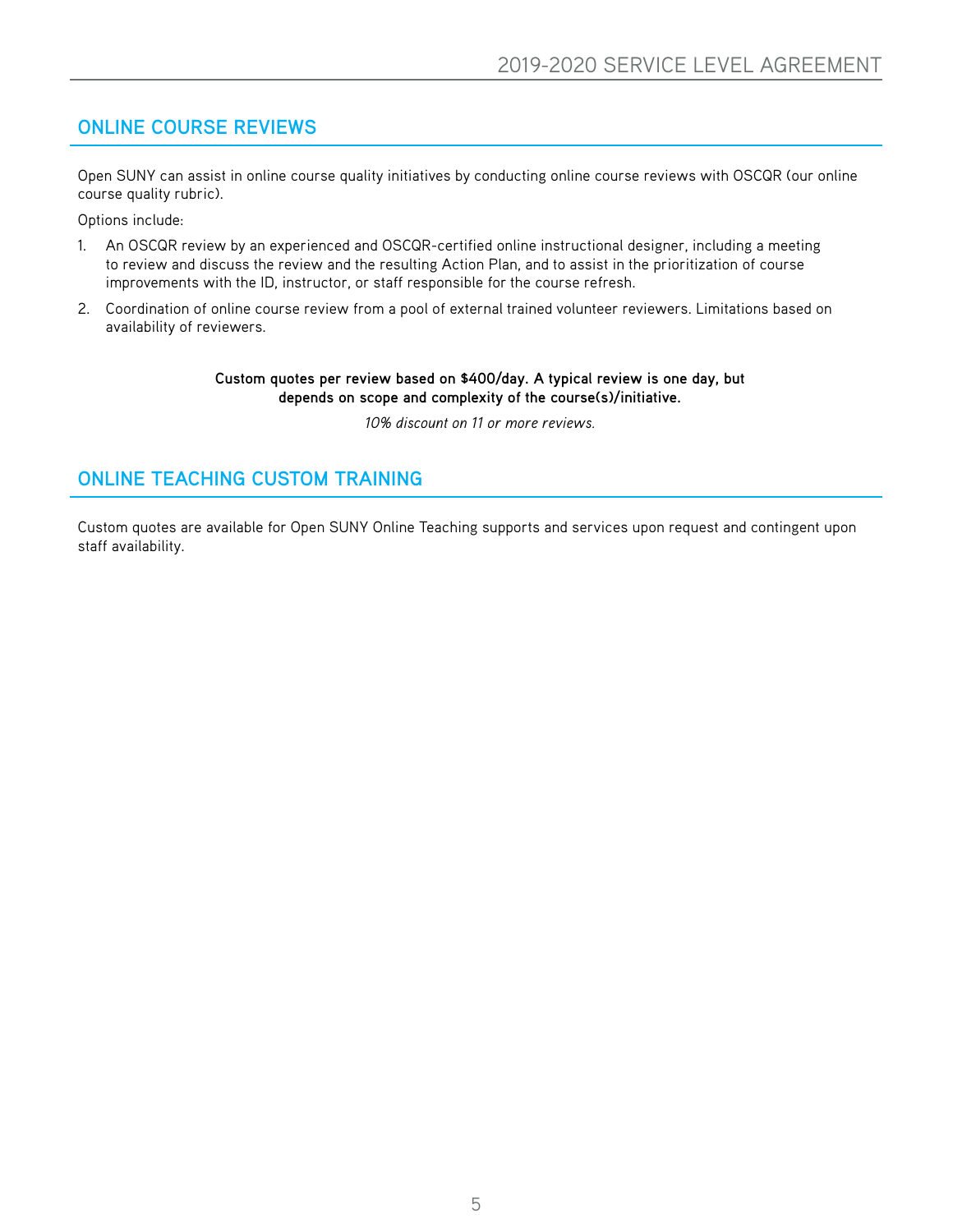# APPLICATION SERVICES

### <span id="page-5-0"></span>**SCOPE**

In partnership with the SUNY Information Technology Exchange Center (ITEC) and Blackboard, Open SUNY offers SUNY campuses a managed hosting environment for Blackboard Learn Learning Management System (LMS), including the course delivery, content management, and community engagement modules. Regardless of hosting environment (ITEC, Blackboard, or Self-Hosted), the Open SUNY Application Services team will provide a high level of technical support of the Blackboard Learn application.

This document represents a service agreement between Open SUNY and the SUNY campuses using the Blackboard Learn Learning Management System and computing resources supported by Open SUNY.

#### **STATEMENT OF SERVICES**

The Open SUNY Application Services Team provides several points of service for SUNY campuses:

- Second-Tier Application Support Services
- Blackboard Learn Administration Services
- Remote Blackboard Learn Administration Services
- Migration Support / Project Management / Training

#### **SERVICES PROVIDED BY OPEN SUNY**

The following outlines the services provided by Open SUNY when a SUNY campus purchases Open SUNY Support Services:

### **FIRST-TIER HELPDESK SUPPORT**

Open SUNY Support Services provides quality support to Blackboard Learn administrators, instructional designers, faculty, and students. The Open SUNY HelpDesk staff is trained to assist with various first-tier questions within the Blackboard Learn Learning Management System, including navigation, how-to questions, and login issues. For more information on first-tier HelpDesk support, please refer to the End User HelpDesk Services section of this document.

### **SECOND-TIER APPLICATION SUPPORT SERVICES**

The Open SUNY Application Services Team provides second-tier support to assist with higher- level questions, issues, information, and service requests regarding the Blackboard Learn application. The Open SUNY Application Services Team works with staff at ITEC and/or Blackboard to resolve functional system issues.

### **BLACKBOARD LEARN ADMINISTRATION SERVICES**

The following services are provided with the administration of Blackboard Learn:

- Assistance with all escalated issues
- Blackboard Learn policies, procedures, and knowledge base
- Account changes for campus administrators
- Second-tier support of all campus administrators
- Blackboard Learn administrator knowledge-sharing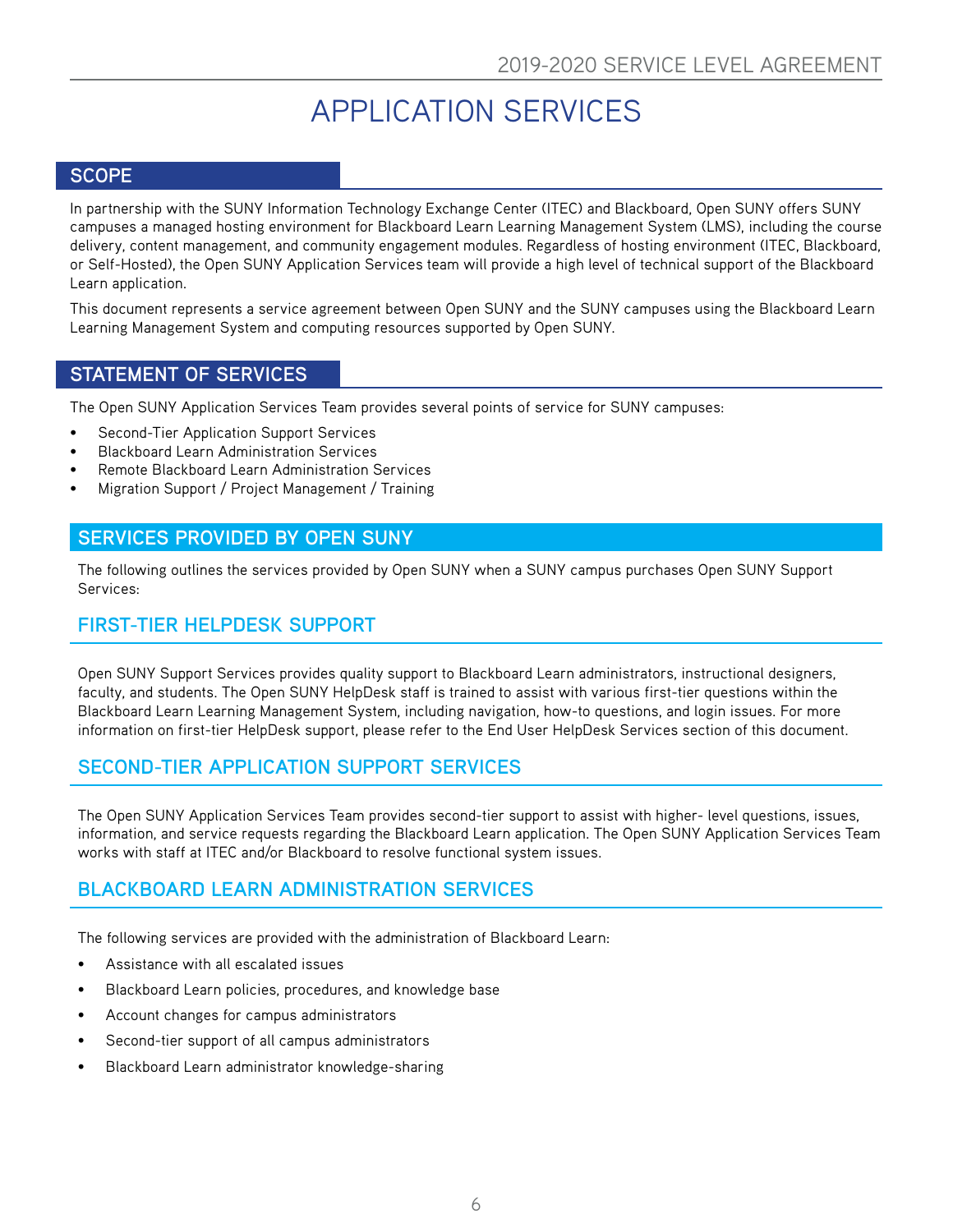- <span id="page-6-0"></span>In conjunction with the hosting provider:
	- Provide SIS integration support for courses, faculty, staff, students, enrollments, and terms
	- Global authentication settings and configurations
	- Coordinate and perform maintenance
	- Set technical specifications for the Blackboard Learn environment
	- Coordinate and create a new version of sandbox environment user accounts and practice courses
- Project planning, management and execution of Blackboard Learn upgrades
- New version support, exploration, research, and bug reporting
	- Blackboard Learn administrator documentation

# **REMOTE BLACKBOARD LEARN ADMINISTRATION SERVICES**

In addition to ITEC, if the campus self-hosts Blackboard Learn or chooses a different hosting provider (e.g., Blackboard Managed Hosting or SaaS Deployment), Open SUNY can provide remote Blackboard Learn Administration Services. In order to successfully provide this service, the campus must grant the Open SUNY Application Services team the appropriate access to the Blackboard Learn environment to perform the expected duties.

The expected duties for the Remote Blackboard Learn Administration Services are the same as those outlined in the included "Blackboard Learn Administration Services" section.

### **MIGRATION SUPPORT / PROJECT MANAGEMENT / TRAINING**

Open SUNY Application Services can provide custom migration support, training, and project management services to campuses moving from legacy LMS systems to the Blackboard Learn platform. Previous systems have included migrations from ANGEL, WebCT, and Desire2Learn to Blackboard Learn. Open SUNY will provide a custom quote for any interested campuses with this need.

### **CRITERIA FOR APPLICATION AND HOSTING SUPPORT**

### **CAMPUS CONTACT LIAISONS**

To facilitate the successful administration and hosting of Blackboard Learn, each campus should select two direct contacts to coordinate with Open SUNY Application Services Team members during standard office hours. It is recommended that these contacts represent the Blackboard Learn Administrator and Instructional Designer perspectives.

Campus representatives serving in this role are given the authority by their campus to make important decisions that directly affect the online teaching and learning experience through Blackboard Learn global configuration changes, tool availability, and other global environment considerations. Additionally, these representatives are provided access to Open SUNY-created Administrator documentation and resources.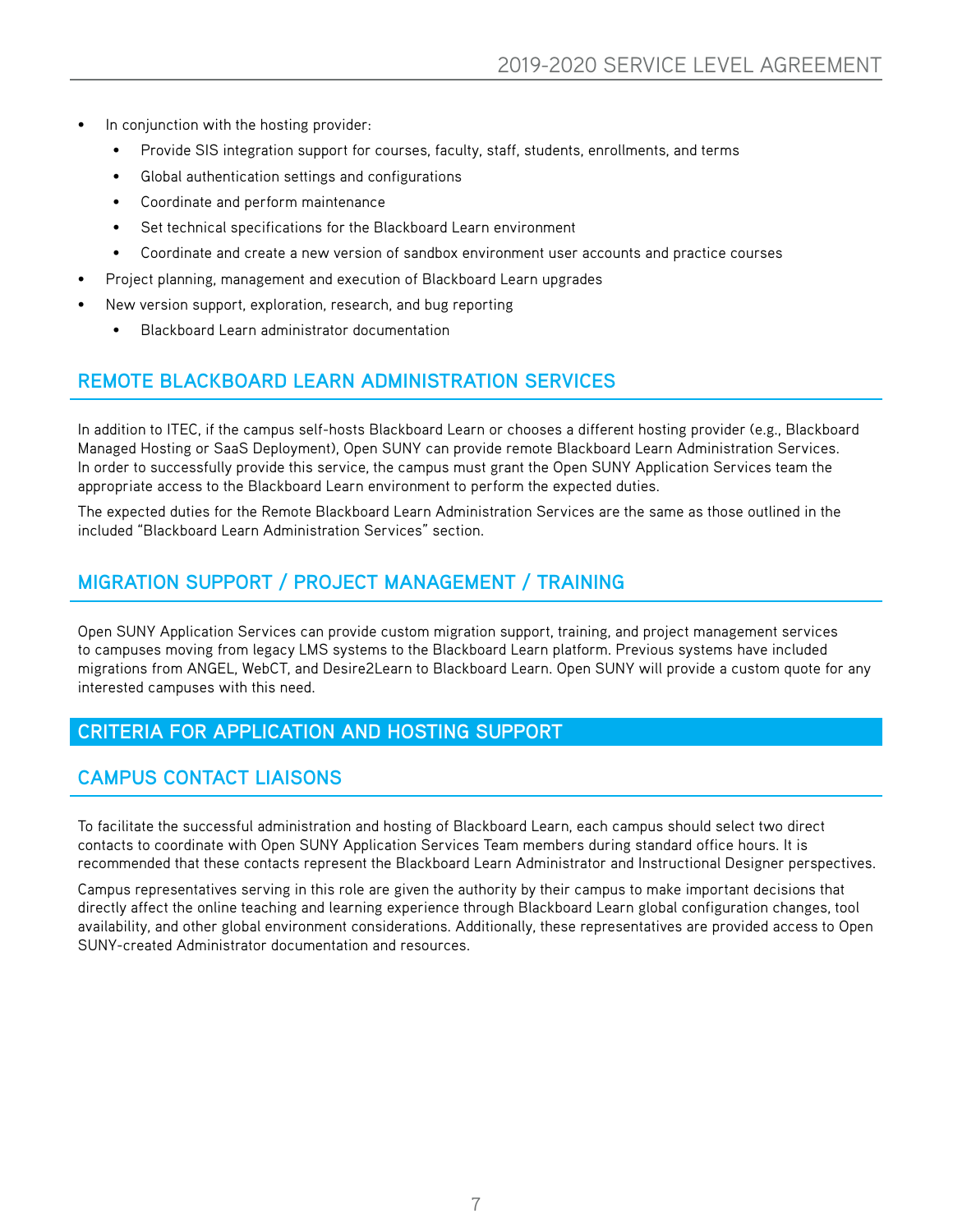# <span id="page-7-0"></span>**CAMPUS RESPONSIBILITIES**

Under this agreement, a participating campus agrees to:

- Provide consent to access courses and content. Open SUNY technical support personnel, including the HelpDesk and database/system administrators, respect the privacy and confidentiality of students and faculty. Open SUNY personnel may access private areas and documents within courses to troubleshoot problems and assist students and/ or faculty having technical difficulties. This may include logging in as the user and/or using the Blackboard Learnspecific equivalent functionality.
- Notify Open SUNY Support Services in advance of any scheduled maintenance and/or change that may potentially impact the usage of the hosted and supported Blackboard Learn environment.
- Check the Open SUNY website frequently for information and other links to self-help assistance at: **http://online.suny.edu/help**.
- Exercise patience by understanding the volume of requests the Open SUNY HelpDesk receives during peak times and the rationale for assessing service priorities.
- Provide Open SUNY staff with college escalation contacts and/or procedures for student, faculty, and technical support, and update Open SUNY when personnel changes occur.
- Check Open SUNY announcements sent via email and/or added to the public announcement areas of your campus Blackboard Learn environment.

### **AFTER-HOURS EMERGENCY HOSTING SUPPORT PROCEDURES**

These procedures are subject to change.

It is recommended that only the two direct campus contacts communicate with Open SUNY to obtain after-hours emergency hosting support; however, the Open SUNY HelpDesk hours do not extend past 9 PM. When a critical issue(s) arises for ITEC-hosted campuses, the campus should follow the link below for further instructions regarding critical issues only, as outlined on this website: **http://itec.suny.edu/info/get\_support.html**

#### *If your campus contracts for the Blackboard Managed Hosting Service, the campus should follow the appropriate procedures outlined within their service offering.*

Prior to escalating an issue, we strongly encourage campus officials to communicate first with their local information technology contact (Chief Information Officer, Director of Technology, etc.) or appropriate campus staff member to ensure that the issue does not reside on the campus. It is extremely important that the campus completes its own troubleshooting prior to involving other personnel for after-hours support. Consulting with a local information technology staff member can result in an efficient resolution for the problem.

These guidelines are provided for use by the appropriate designated college personnel and should not be used by the general public. Faculty or students should not have access to these emergency procedures. All other issues should be directed to the Open SUNY HelpDesk.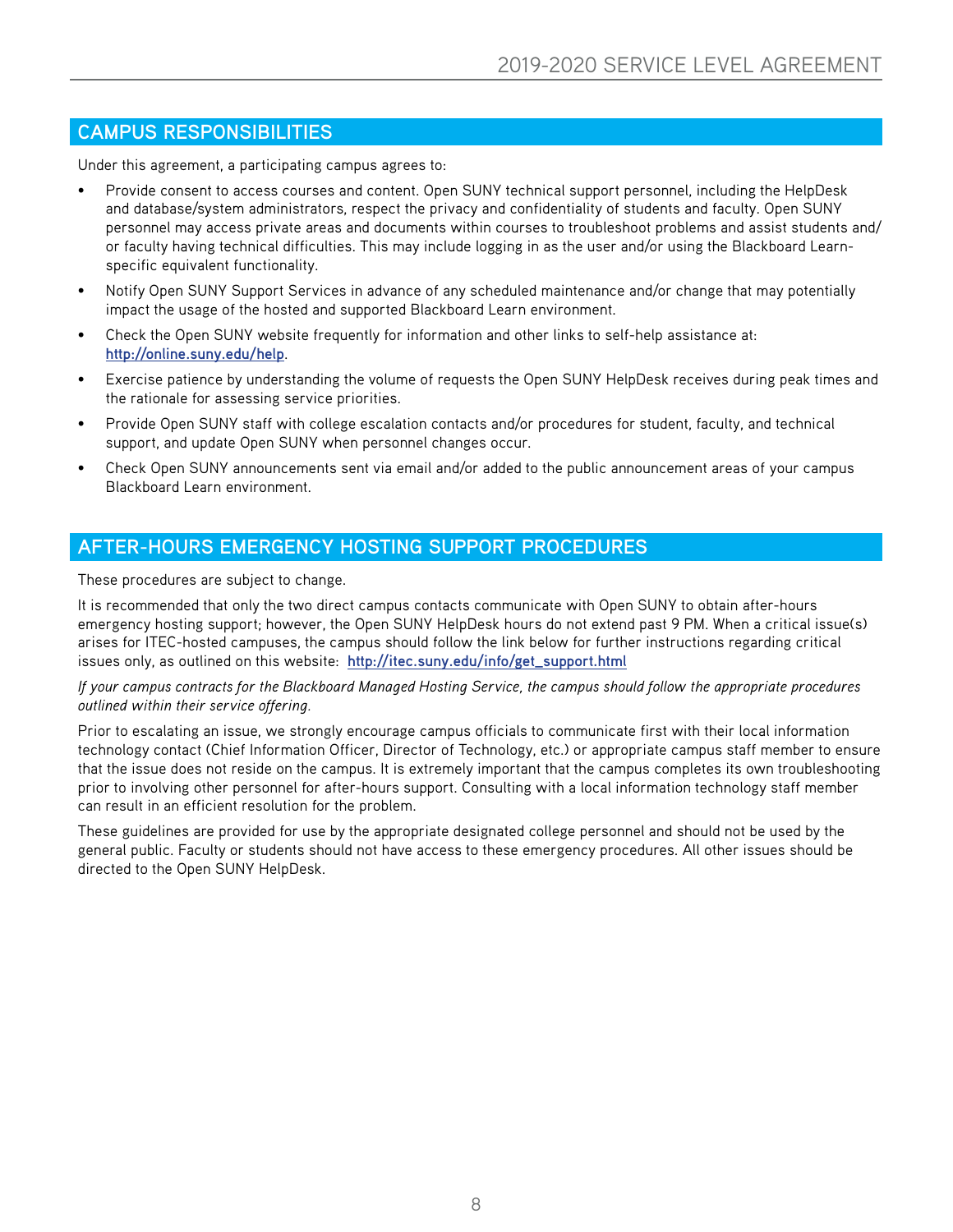# END USER HELPDESK SERVICES

### <span id="page-8-0"></span>**SCOPE**

The Open SUNY HelpDesk provides end user support for Learning Management Systems (LMS) via telephone, web, chat, and email for prospective and active students, faculty, and staff of the SUNY community. The Open SUNY HelpDesk staff strives to deliver quality customer service to support the missions of Open SUNY and the Office of the Provost. To ensure the best possible support, the HelpDesk provides the SUNY community with this Service Level Agreement outlining specific services, priorities, and responsibilities related to the support of technology.

This document represents an understanding between the Open SUNY HelpDesk and the SUNY campuses using LMS and computing resources supported by Open SUNY.

#### **STATEMENT OF SERVICES**

The HelpDesk is committed to delivering quality customer service by:

- Responding to requests for support within appropriate time frames
- Interacting with all contacts in a respectful and professional manner
- Requesting feedback for opportunities for improvement
- Continuously working to improve the quality of service
- Regularly reviewing and monitoring established performance indicators

#### **HELPDESK SERVICES**

The HelpDesk is the initial point of contact for all questions, issues, information, and service requests regarding online course support for faculty, students, and campus staff. The HelpDesk staff logs the inquiry into the Open SUNY tracking system and attempts to resolve on first contact. If a first contact resolution is not possible, requests are assigned to additional Open SUNY staff member(s) to assist with resolution.

The HelpDesk service focuses on direct support and assistance for end users of the LMS. This includes:

- "How to" questions for a campus LMS
- LMS navigation guidance for students and faculty
- LMS "log in" or access questions (if applicable)
- Tier One End-user support for the SUNY university-wide Collaborate service offering
- End-User support (Tier One and Tier Two) for the Blackboard Learn Core LMS Tools. *To receive a current list of the Blackboard Learn Core LMS Tools, submit an Open SUNY HelpDesk request at* **<https://online.suny.edu/help>***.*
- Ability to view issue resolutions in the Open SUNY ticket tracking system
- Initial point of contact for all Open SUNY questions and issues (Service Desk). The HelpDesk attempts to resolve various student, faculty, and campus staff issues. When the HelpDesk is unable to resolve the issue, a service ticket is escalated to other team(s) or person(s) as appropriate.

#### **ISSUE RESOLUTION**

The HelpDesk goal is to resolve issues completely at the time of the service contact. When that is not possible, staff will document and assign priorities for the service contact received in order to expedite a resolution for the issue. All contacts will be handled according to the priority assigned to them.

During **non-peak** times, the HelpDesk **average** resolution rate during normal business hours is two hours. Due to the volume of contacts during the opening two weeks of school, during exam periods, and in other peak volume weeks, response times may be longer than normal. During **peak times or unexpected emergencies**, the HelpDesk **average** resolution rate during normal business hours is eight hours. The HelpDesk staff will inform end users if such an exception is necessary.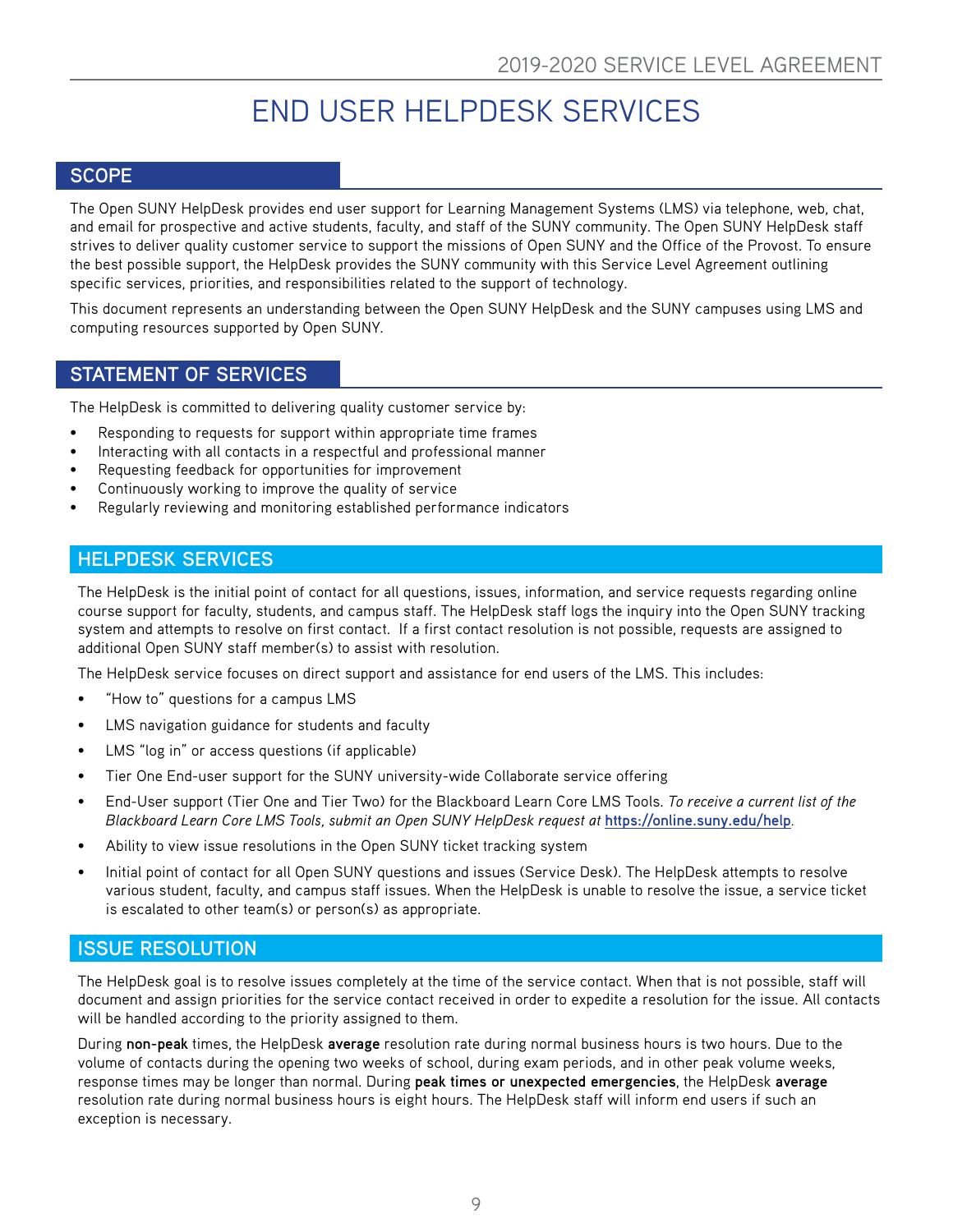#### <span id="page-9-0"></span>**NORMAL BUSINESS HOURS**

The HelpDesk is available during the following normal hours of operation:

**Monday – Thursday 8:00 AM to 9:00 PM Friday 8:00 AM to 5:00 PM Saturday 10:00 AM to 5:00 PM Sunday 1:00 PM to 9:00 PM All Hours are Eastern Standard Time**

The HelpDesk can be reached directly via phone during normal office hours of operation:

# **1-844-673-6786 (1-844-OPENSUNY) (toll-free within the United States)**

#### **1-518-320-1300 (local calling area)**

The **preferred** method to contact the HelpDesk is via the web, by going to Open SUNY's Support Services portal at: **<http://service.sunyconnect.suny.edu/footprints/proj16.html>**

Inquiries, requests, and information can be entered directly into the ticket tracking system and referenced by the initiator at any time. In addition, the Open SUNY HelpDesk can be reached via email at: **opensunyhelp@suny.edu**.

The HelpDesk sends out campus-wide emails, announcements, and/or notifications when scheduled downtime for a service is required or an unexpected outage occurs.

#### **AFTER HOURS AND HOLIDAYS**

When the HelpDesk is closed, the end user may still contact the HelpDesk using any of the contact methods mentioned within the Normal Business Hours section above. The Open SUNY HelpDesk will address requests in the order in which they are received once the HelpDesk has reopened.

Any modifications to the HelpDesk schedule or contact options will be announced through email and/or public announcement areas ahead of any changes. A recorded voice message will also inform all callers. The HelpDesk does not close for all NY State designated holidays. The HelpDesk does close for major holidays, including New Year's Day, Easter Sunday, Memorial Day, Independence Day, Labor Day, Thanksgiving, and Christmas. Notification of holiday closings will be made in advance.

#### **UNFORESEEN OFFICE CLOSURES**

The Open SUNY HelpDesk may close in its entirety or in part due to unforeseen circumstances. In the event of such a closure, modifications to the Open SUNY HelpDesk schedule or contact options will be announced through email and/or public announcement areas ahead of any changes. A recorded voice message will also inform all callers.

#### **CAMPUS RESPONSIBILITIES**

In order to facilitate the support process, members of the Open SUNY community are requested to:

- Assist in communicating with the HelpDesk if required. The HelpDesk analyst may close the call ticket if the analyst has not received any response after attempting to contact the client.
- Provide consent to access courses and content. Open SUNY technical support personnel, including HelpDesk and database/system administrators, respect the privacy and confidentiality of students and faculty. Open SUNY personnel may access private areas and documents within courses to troubleshoot problems and assist students and/or faculty having technical difficulties. This may include logging in as the user and/or using the LMS specific equivalent functionality.
- Notify the Open SUNY Support Services in advance of any scheduled maintenance and/or change that may potentially impact the usage of the hosted LMS environment.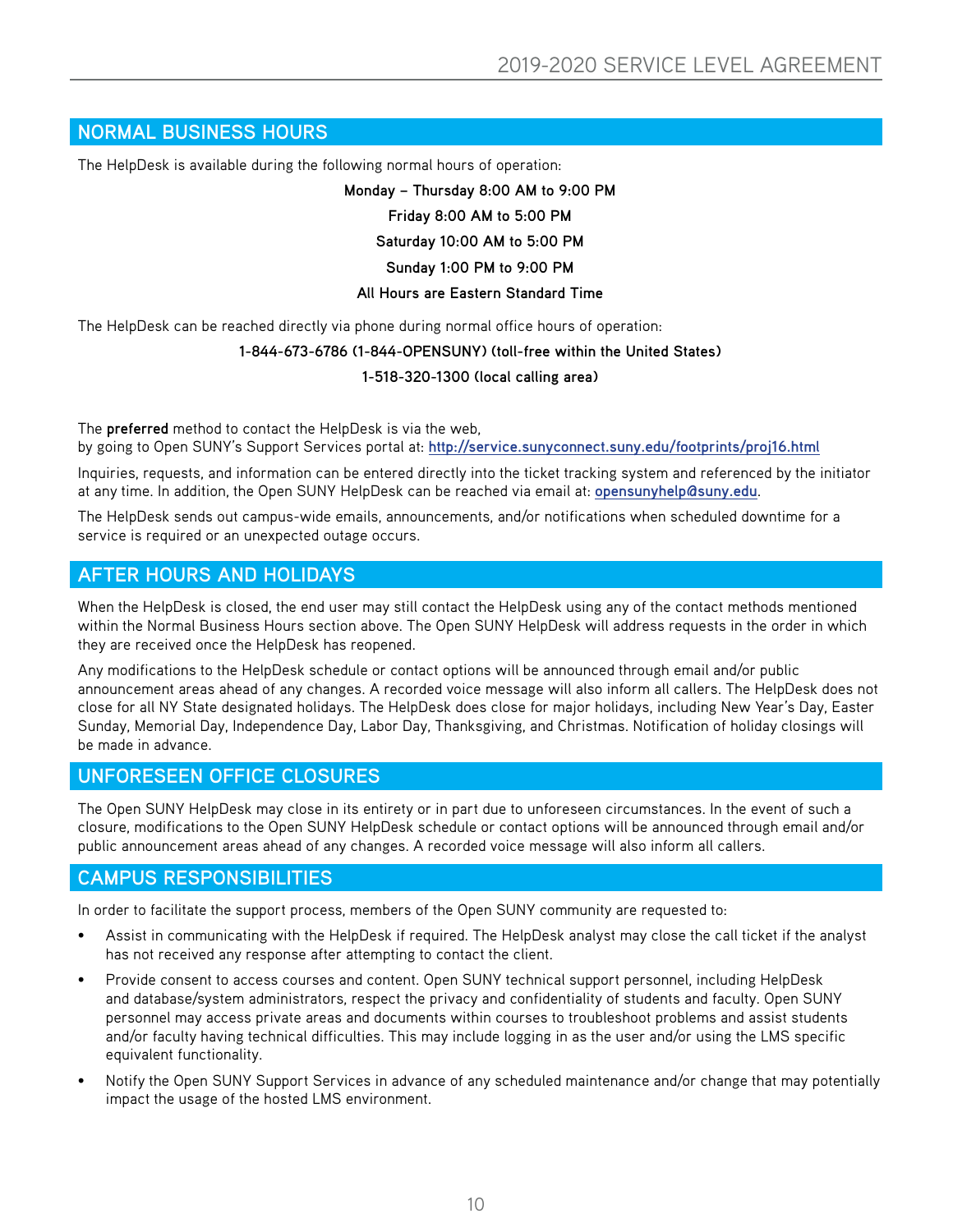- <span id="page-10-0"></span>• Check the Open SUNY website frequently for information and other links to self-help assistance at: **<https://online.suny.edu/help/>**.
	- Exercise patience by understanding the volume of requests the HelpDesk receives during peak times and the rationale for assessing service priorities.
	- Provide Open SUNY with college escalation contacts and/or procedures for student, faculty, and technical support, and update Open SUNY when personnel changes occur.
	- Check Open SUNY announcements sent via email or added to public announcement areas of each campus LMS.
	- Provide End-User support (Tier One) for the Blackboard Learn Non-Core LMS Tools. *To receive a current list of the Blackboard Learn Core LMS Tools, submit an Open SUNY HelpDesk request at:* **http://open.suny.edu/help**.
	- Communicate with End Users regarding the information they need to provide when calling or sending requests to the Open SUNY Helpdesk. Users may be expected to provide the following information when contacting the HelpDesk:
		- User name and name of institution
		- Contact information (preferred phone and email address)
		- Name and version of web browser software (Ex: Internet Explorer 11, Edge 17, Firefox 63, Chrome version 70.0.3538.77)
		- Name and version of computer's operating system (Ex: Microsoft Windows 10 or macOS 10.14 "Mojave")
		- Detailed description of the technical problem or error
		- For issues related to a course, please be prepared to include course title and code, the name of the SUNY college offering the course, and the professor's name
		- For inquiries related to assignment submission, provide the name of your word processing software or other software being used to create the assignment (Ex. Excel, PowerPoint, etc.)
		- For issues or errors related to the Open SUNY website, provide the web page address

#### **QUALITY COMMITMENT & FEEDBACK**

Open SUNY encourages the SUNY community to provide feedback regarding the quality of our services. Constructive comments are always welcome and treated with importance. Management review comments and appropriate actions are taken when required. All information received through survey or other methods may be kept confidential, if requested. Always feel free to contact any member of Open SUNY's management team to share comments.

#### **FERPA**

Open SUNY acknowledges that some of the information it obtains from students may be protected from disclosure to third parties under the Family Education Rights Privacy Act (FERPA). Open SUNY agrees to maintain the confidentiality of such information and comply with FERPA.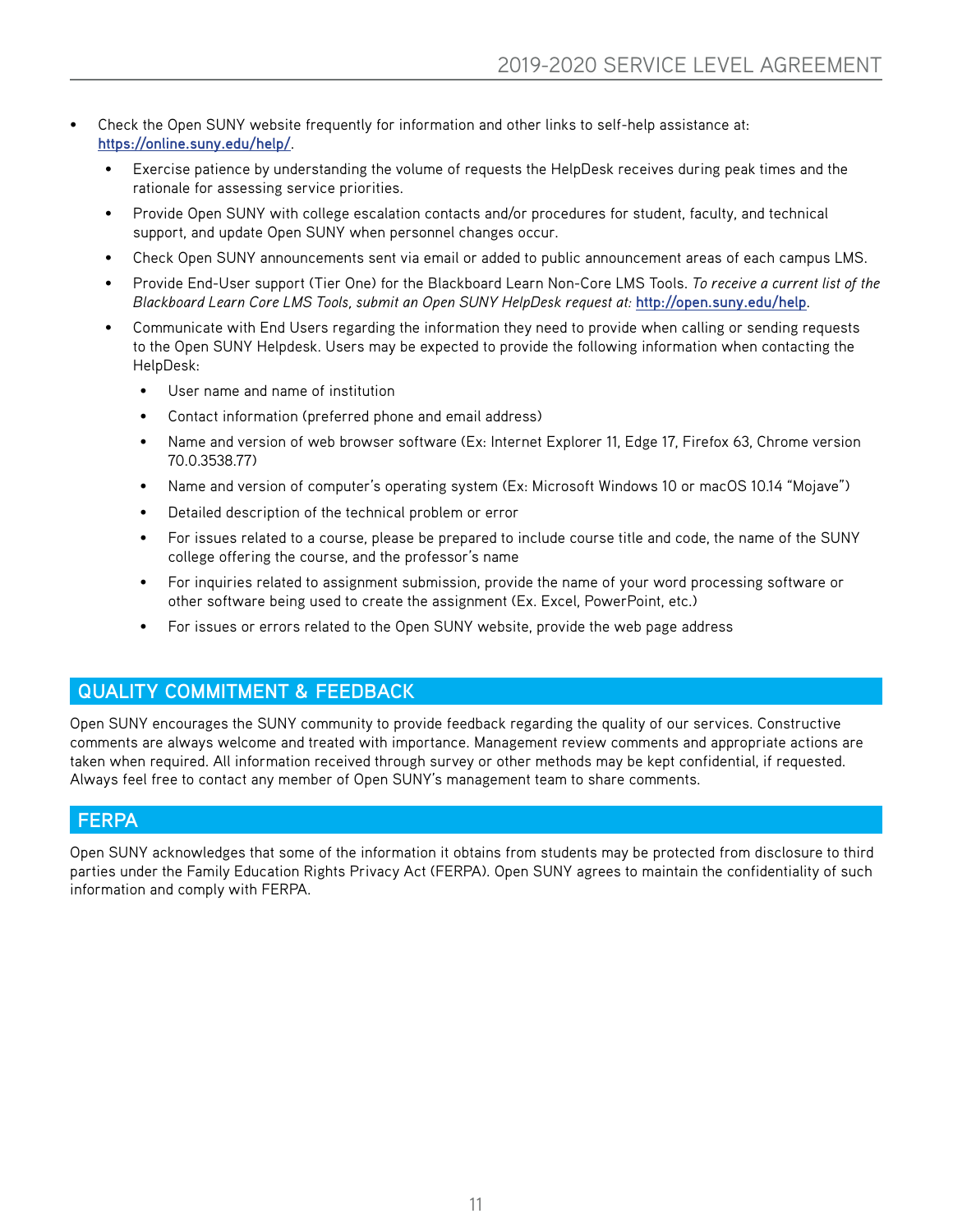# STUDENT SUPPORT SERVICES

# <span id="page-11-0"></span>**SCOPE**

Open SUNY Student Supports prioritizes cultivation of research-supported practices by which students can successfully engage in the online learning environment at the campus level. Open SUNY Student Supports especially focuses on the "post-traditional" learner: individuals who may already be in the workforce without a postsecondary credential, and are pursuing further knowledge and skills while balancing work, life, and education responsibilities. To best support online students, Open SUNY Student Supports suggests campuses adopt key signature elements including a tool to determine readiness for online learning, online tutoring, a single-point-of-contact advisor or mentor "Concierge", an early alerts system, and an online orientation.

### **STATEMENT OF SERVICES**

Open SUNY Student Supports provides a range of resources to campuses, and is committed to assisting campuses in the creation and curation of effective online student and academic supports that best reflect campus culture, student need, and administrative direction. We are committed to furthering our collective, system-wide learning and data-rich stories about the crucial role student and academic supports play in the success, retention, and completion of our online students.

### **SERVICES - NO CHARGE**

Services described below can be individually customized to reflect campus resources and needs.

- Open SUNY Website for searching online courses, degree and certificate programs
- Implementation support of the Concierge/coaching model
	- On demand, on-site direct consultations
	- Concierge/coaching guidebook
	- Mentoring network
	- Best practice usage of signature elements
	- Concierge/coaching Community of Practice
		- Monthly conference calls where participants can share experiences and learn from others
		- Collaborative community space
		- Opportunities to hear from experts external to SUNY to highlight best practices
		- Annual meeting at CIT
- Early Alerts Community of Practice
	- Regular meetings (virtual and/or face-to-face) for sharing experiences and comparing best practices.
	- Collaborative community space
- Access to vendor relationships (early alerts, online tutoring, readiness tool)
	- Pilot programs for new tools, including identification of metrics to track efficacy
	- Access to industry experts
	- Assistance to campuses when dealing with vendors
	- Assistance with the implementation/communication of campus tools, based on research and best practices learned from other SUNY schools
- Development and implementation of a student online readiness assessment
- NetTutor online tutoring (\*limited hours may be available free to Open SUNY+ programs. Please contact michele. forte@suny.edu with questions.)
- Research and benchmarking
- Open SUNY's Student Orientation
	- Introduces online learning, addresses the skills needed for success and where students can go for help
	- Helps returning online students brush up on their skills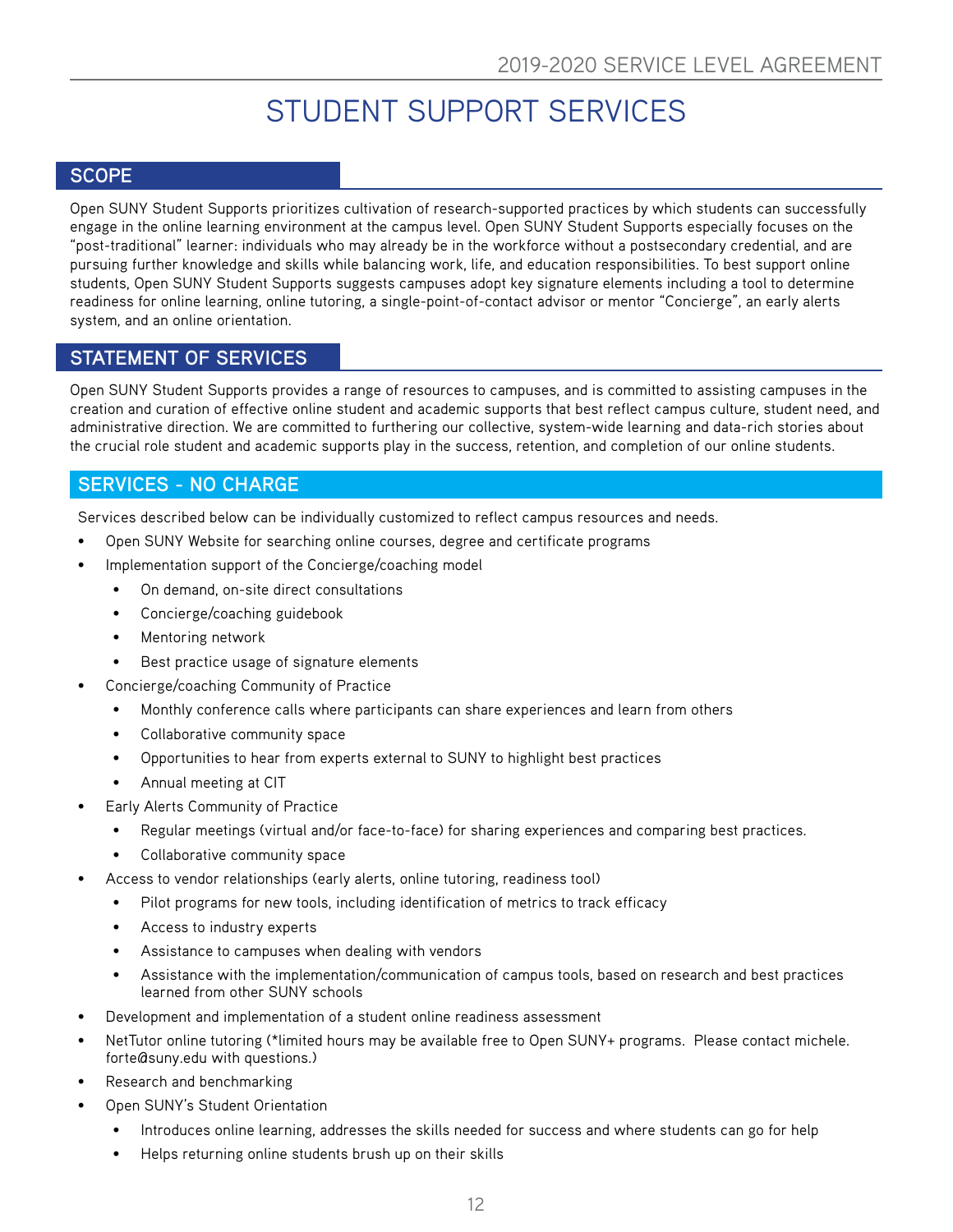# CAMPUS SUPPORT SERVICES

### <span id="page-12-0"></span>**SCOPE**

Campus Support encompasses Institutional Readiness and Enrollment Planning Roundtable, as well as a variety of optional fee-based technology solutions.

# **STATEMENT OF SERVICES**

#### **OPEN SUNY RESEARCH**

Open SUNY helps to facilitate research pertaining to online teaching, learning, and student success. Historically, SLN/ Open SUNY has conducted annual student surveys to collect data for a longitudinal study, and has provided campuses with access to their own data for campus purposes. Open SUNY's research partnerships promote the expansion and dissemination of generalizable knowledge about a variety of online learning-related topics.

### **OPEN SUNY DASHBOARDS**

Open SUNY provides a series of interactive data visualizations designed to provide campus leaders with insights about the SUNY-wide and campus-level online learning landscape. The Dashboards website (**[http://commons.suny.edu/](http://commons.suny.edu/opensuny/dashboards/) [opensuny/dashboards/](http://commons.suny.edu/opensuny/dashboards/)**) contains visualization regarding online program inquires, enrollment, student demographics, course section details, registrations, credits, programs, and faculty.

### **OPEN SUNY INSTITUTIONAL READINESS**

Open SUNY is a system-wide effort designed to maximize online-enabled learning opportunities for all SUNY students current and future. To answer your questions about Open SUNY and to be sure your campus is prepared and has the opportunity to participate fully, System Administration is offering assistance, at no cost, to help campus leadership teams assess their institutional readiness for the Open SUNY effort

### **WHY DOES INSTITUTIONAL READINESS MATTER?**

- The **quality of online-enabled education is a frequently voiced concern**, and this process will help address concerns about quality on your campus and ensure you know what it takes to deliver a high-quality experience to your students.
- Open SUNY calls for an expansion of degree programs available online across the system. Ensuring **quality at the degree program level requires support and commitment of campus leadership**. This process will engage your campus leadership team to build that support and commitment.
- This process will allow you to **explore the benefits your campus may be able to receive through participation in Open SUNY**. Through this process you will become aware of the supports available and can determine how to leverage those supports to benefit your students and faculty.
- Use this process to learn what it takes to **be as successful as possible in your online- enabled learning efforts**.
- This process will help you identify areas in which you can **improve processes and policies on your campus to save time, money, and improve quality**.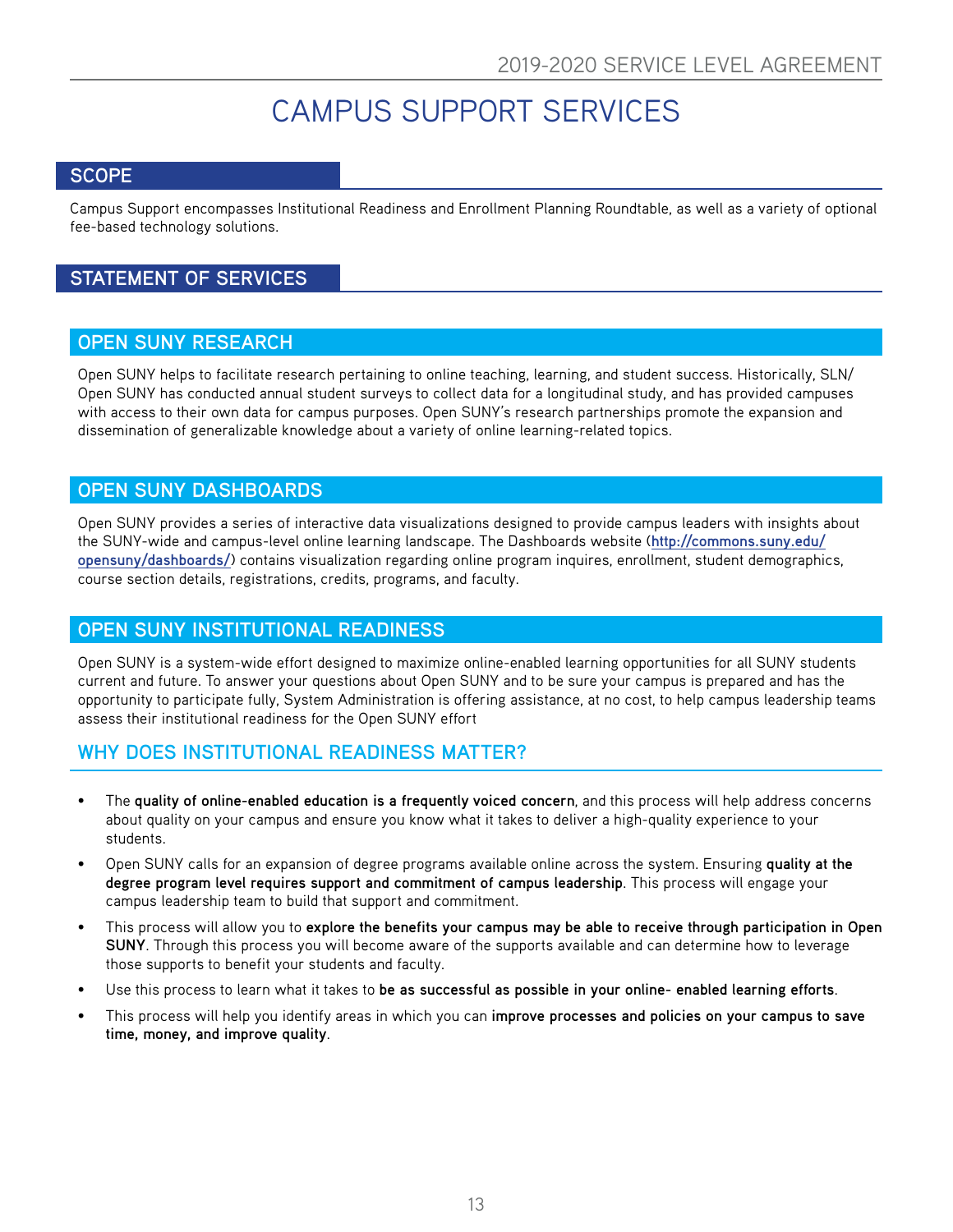# <span id="page-13-0"></span>**WHAT IS THE OPEN SUNY INSTITUTIONAL READINESS PROCESS LIKE?**

This is a three-part campus consulting engagement process, facilitated by expert leaders in online learning using a nationally recognized standard for quality. The process is outlined below:

| <b>STEP 1: Overview of Process and</b><br><b>Campus Commitment/Expectations</b><br>1-2 hrs (virtual or on campus)                                                                                                                                                                                                                                                        | <b>STEP 2: Self Assessment</b><br>1 day (on campus)                                                                                                                                                                                                                                      | <b>STEP 3: Implementation Planning</b><br>1 day (on campus)                                                                                                                                                                                                                                                                                                                 |
|--------------------------------------------------------------------------------------------------------------------------------------------------------------------------------------------------------------------------------------------------------------------------------------------------------------------------------------------------------------------------|------------------------------------------------------------------------------------------------------------------------------------------------------------------------------------------------------------------------------------------------------------------------------------------|-----------------------------------------------------------------------------------------------------------------------------------------------------------------------------------------------------------------------------------------------------------------------------------------------------------------------------------------------------------------------------|
| Engagement with Campus Leadership,<br>and could include Campus Community<br>Campus background and strategy/<br>goals for online learning<br>Update on Open SUNY and<br>discussion of campus role<br>Review of Online Learning<br>Consortium Quality Scorecard -<br>Nine categories of quality and 75<br>indicators<br>Outline process and time frame for<br>deliverables | <b>Engagement with Campus Leadership</b><br>Individuals complete self-<br>assessment<br>Facilitated discussion to determine<br>$\bullet$<br>consensus ratings<br>Identify best practices<br>Identify areas where gaps need to<br>be closed to meet requirements of<br>quality indicators | <b>Engagement with Campus Leadership</b><br>Individuals document best<br>$\bullet$<br>practices & identify possible<br>actions to close gaps<br>Facilitated discussion for<br>consensus building<br>Proposal for comprehensive<br>implementation plan:<br>Org structure<br>Sustain best practices<br>Close gaps<br>Benchmarking<br><b>Continuous Quality</b><br>improvement |

# **WHAT IS THE ONLINE LEARNING CONSORTIUM QUALITY SCORECARD?**

The Online Learning Consortium (formerly Sloan-C) Quality Scorecard is the most comprehensive quality standard for the administration of distance learning programs that exists. It was developed by a team of distance learning leaders across the US and has been strongly endorsed by the Online Learning Consortium, the leading organization for quality in online learning. The quality indicators align closely to both Middle States standards and NYS Education Department standards/ criteria for distance learning programs and serve as a good framework for campuses to use in either building programs or assessing their readiness to ensure quality and success in online learning.

#### **Quality Framework**

75 indicators across 9 categories:

- Institutional Support
- Technology Support
- Course Development and Instructional Design
- Course Structure
- Teaching and Learning
- Social and Student Engagement
- Faculty Support
- Student Support
- Evaluation and Assessment

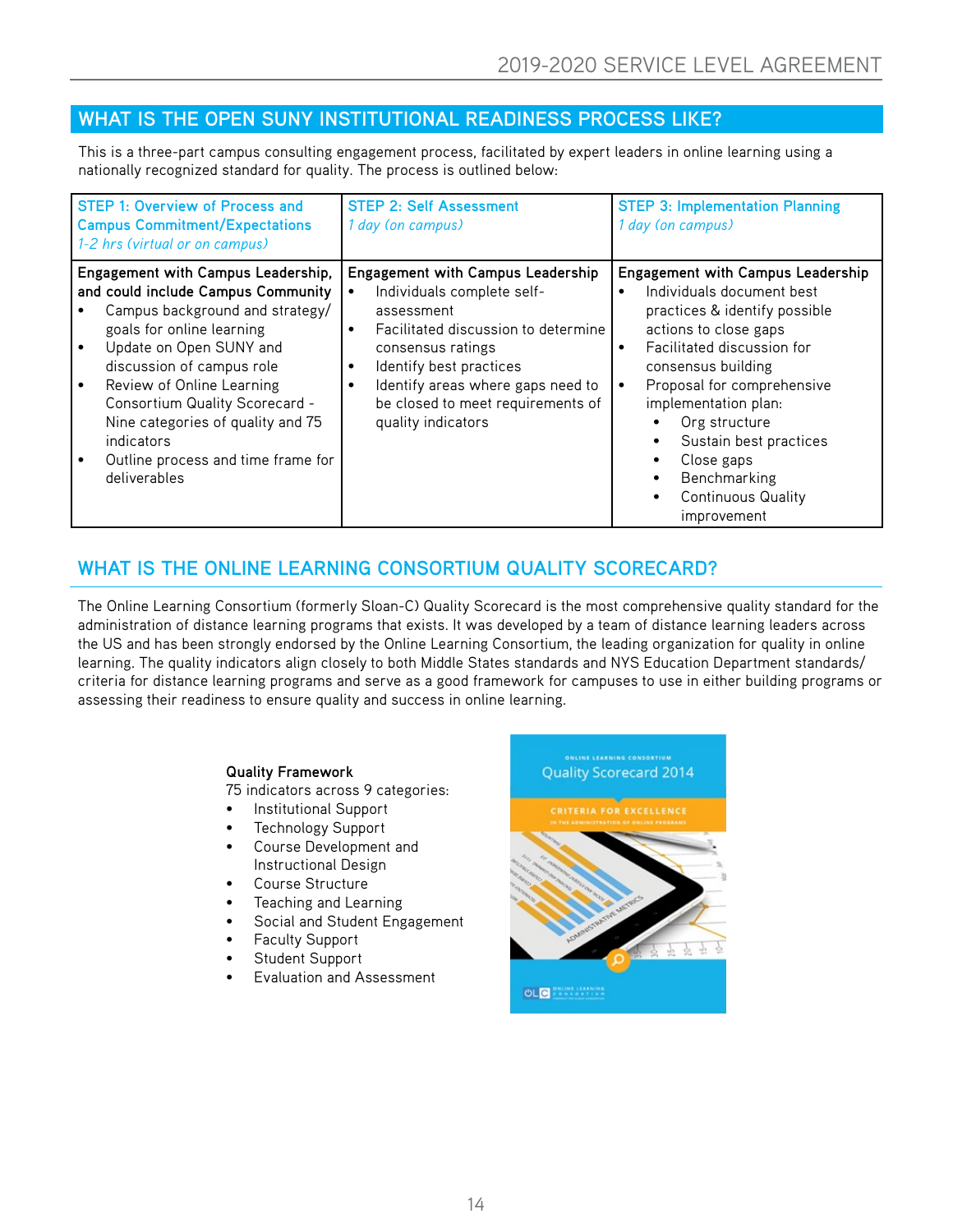# <span id="page-14-0"></span>**WHO SHOULD BE INVOLVED?**

This process is designed to engage the campus leadership team representing academic leadership as well as all of the functional and infrastructure areas covered by the quality indicators in the scorecard. The required roles on the campus include, but are not limited to:

- Provost
- Chief Financial Officer
- Chief Information Officer
- Chief Student Affairs Officer
- Faculty Governance Leader
- Program Director(s)
- Distance Learning Leader (if this position exists)
- Library Director
- Institutional Research Coordinator
- Academic Leadership (Deans/Dept Chairs)

# **HOW DO YOU PARTICIPATE?**

For more information on the institutional readiness process or to initiate the process with your campus, please contact Dan Feinberg at **[dan.feinberg@suny.edu](mailto:dan.feinberg%40suny.edu?subject=)** 518-320-1133; or visit **[open.suny.edu/ir](http://open.suny.edu/ir)**

#### **OPEN SUNY ENROLLMENT PLANNING ROUNDTABLE**

The Open SUNY enrollment planning roundtable is a free consulting service provided by SUNY System Administration. The roundtable discussion encourages campus participants to take a strategic view of the path forward for online programs, including considerations related to academic mission of the campus, target populations, ways to serve online students, and strategic opportunities for enrollment growth and scalability. The roundtable is structured to be an interactive dialogue intended to help campuses:

- Identify their online program aspirations and ensure alignment with overall enrollment planning aspirations
- Target populations that may be ideal for growth or new program development based on high needs/high demand areas
- Create strategies to advance these efforts through a scalability plan to ensure that resources for support can scale with enrollment growth

These high need, online programs will help SUNY graduate more students toward our system-wide goal of 150,000 graduates per year by 2025.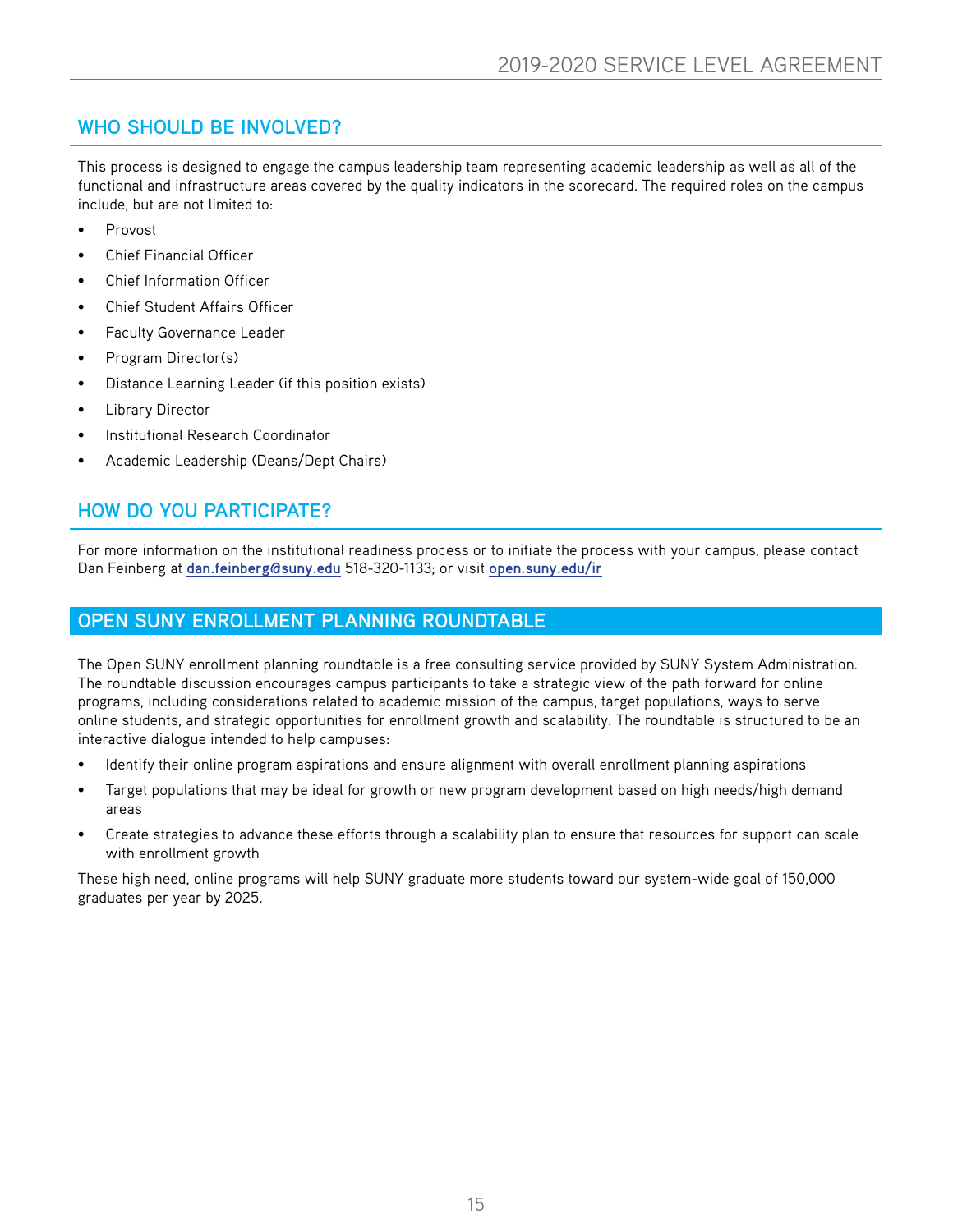# **WHAT IS THE ENROLLMENT PLANNING ROUNDTABLE PROCESS LIKE?**

| <b>STEP 1: Overview of Process and</b><br><b>Campus Commitment/Expectations</b><br>(Email, and 90 minute conference call)                                                                                                                                                                                                                                                                                            | <b>STEP 2: Self Assessment</b><br>1 day (on campus)                                                                                                                                                                                                                                                                                                                                                                                                                 | <b>STEP 3: Implementation Planning</b><br>1 day (on campus)                                                                                                                                                                                                                                                                                                                                                                                  |
|----------------------------------------------------------------------------------------------------------------------------------------------------------------------------------------------------------------------------------------------------------------------------------------------------------------------------------------------------------------------------------------------------------------------|---------------------------------------------------------------------------------------------------------------------------------------------------------------------------------------------------------------------------------------------------------------------------------------------------------------------------------------------------------------------------------------------------------------------------------------------------------------------|----------------------------------------------------------------------------------------------------------------------------------------------------------------------------------------------------------------------------------------------------------------------------------------------------------------------------------------------------------------------------------------------------------------------------------------------|
| <b>Engagement with Campus</b><br>Confirm roundtable date, location<br>attendees and campus lead<br>Review and confirm validity of<br>enrollment data (Basic IR online<br>enrollments & growth data,<br>program growth analysis)<br>Return pre-roundtable<br>questionnaire (one week before<br>pre-call)<br>Participate in a roundtable pre-call<br>to review agenda and presentation<br>(one week before roundtable) | <b>Engagement with Campus Leadership</b><br>SUNY System to facilitate overall<br>roundtable discussion on online<br>enrollment growth<br>Identify aspirations for online<br>$\bullet$<br>program and lay foundation for<br>future discussions<br>Identify ways in which SUNY<br>$\bullet$<br>System can help with enrollment<br>growth and scalability plan<br>Provide the campus with a<br>program data dashboard<br>Record action items and takeaway<br>$\bullet$ | <b>Engagement with Campus Leadership</b><br>Provide campus with key<br>takeaways, action items,<br>final presentation and list of<br>programs for growth<br>Hold a deep dive<br>$\bullet$<br>conversation on the<br>debrief and next step items<br>discussed at the roundtable<br>Review and discuss campus<br>scalability plan to ensure<br>resources for support will<br>scale with enrollment growth<br>and advance enrollment<br>efforts |

# **AREAS OF FOCUS**

#### **Growth Aspirations**

• Alignment on aspirations on the role of online enrollment growth

### **Economics of Growth & Functions and Capabilities**

- Strategic view of the path forward for online enrollment growth
- Review of campus economics and operating model
- Utilization of the Open SUNY campus business case tool

#### **Programs for Growth**

- Determine existing online programs to invest in for growth
- Establish programs to move online or market online
- Recommend distinctive new programs to start
- Determine top job growth by region and necessary degrees (NYS Department of Labor)

#### **Marketing and Enrollment**

- Ideas on highest value marketing efforts
- Marketing and enrollment best practices
- Campus and System collaboration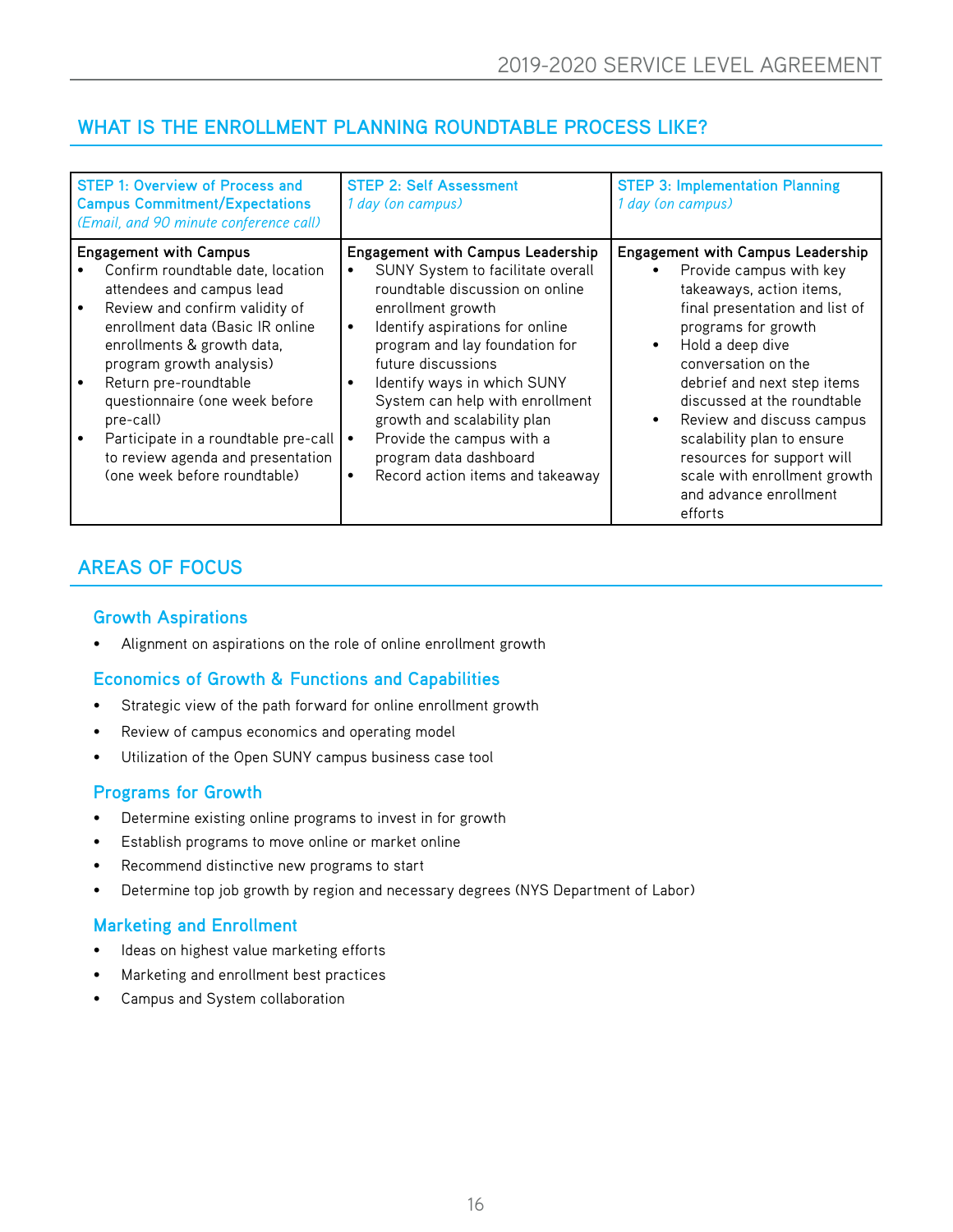# **WHO SHOULD BE INVOLVED?**

Each session is facilitated by representatives from System Administration and uses campus data, student survey data, and Department of Labor data to help determine the best strategy for enrollment growth at your campus. The required campus roles include, but are not limited to:

- Campus President
- Provost
- Faculty Governance Leaders
- Chief Financial Officer (CFO)
- Chief Information Officer (CIO)
- Marketing and Enrollment Officers
- Academic Deans
- Distance Learning Leader (if this position exists)
- Other designees of the President

# **HOW DO YOU PARTICIPATE?**

For more information on the enrollment planning roundtable process or to initiate the process with your campus, please contact Dan Feinberg at dan.feinberg@suny.edu or 518-320-1133.

# **FEE-BASED SERVICES**

Campuses may choose to opt into vendor-provided technology solutions. Campuses can contact Open SUNY for information as to vendor/Open SUNY relationship.

- Online Readiness Assessment
	- SmarterMeasure Online Readiness Assessment Campuses can work with vendor for customized, campusspecific readiness assessment tool
- Early Alert
	- Starfish by Hobson's Early Alert Solution Campuses can work with vendor for highly customized, campus-/ program-specific early alert tool
	- **Online Proctoring** There are a variety of options for online proctoring if your campus does not already have a solution in place. Open SUNY has created the following procurement vehicles for campuses to procure at their discretion:
		- RPNow by Software Secure: **http://www.softwaresecure.com/product/remote-proctor-now/**
		- FairExam by Examity: **http://examity.com/fairexam-2/**
		- ProctorU: **http://www.proctoru.com/howitworks.php**
		- Proctortrack by Verificient Technologies: **http://www.verificient.com/proctortrack/**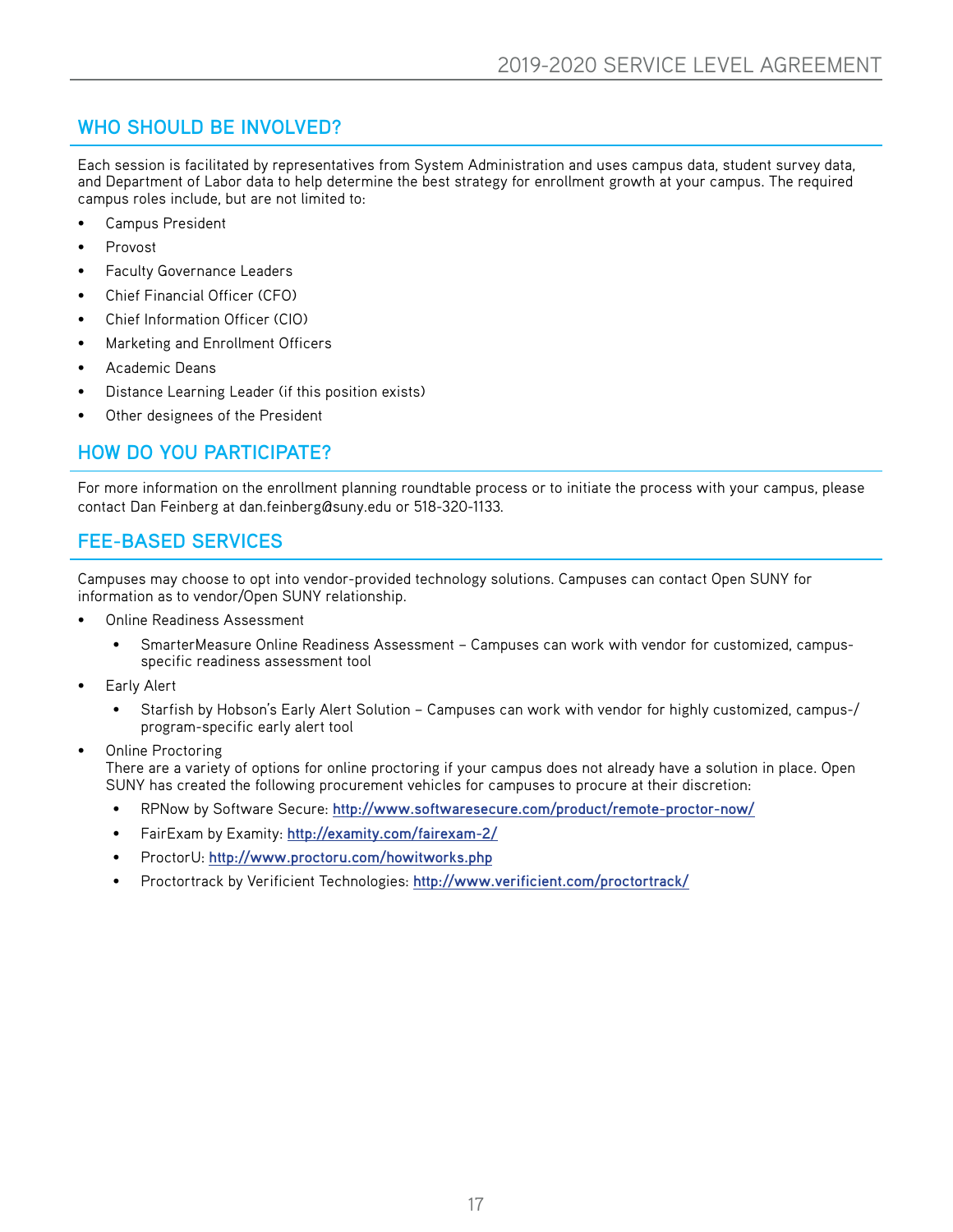# <span id="page-17-0"></span>OPEN SUNY SERVICES PARTICIPATING INSTITUTION AGREEMENT (PIA)

#### **SCOPE**

Open SUNY offers services to support online education at participating SUNY institutions.

The Participating Institution (PI) agrees to the following:

1) Term: This Agreement shall take effect on July 1, 2019 and automatically renews every year on July 1st.

2) Service Level Agreement: The Service Level Agreement (SLA) provides a detailed outline of the services offered during the term of this agreement. The SLA is subject to change during: (1) budgetary restrictions from New York State and (2) limitations on Open SUNY staffing resources.

If any of these events should occur, Open SUNY will amend the SLA, and shall provide communications outlining the amendment's effective dates. If applicable, Open SUNY will create a plan to compensate campuses for unexpected hardships.

3) Service Changes: (1) The PI commits to maintain services selected in this agreement for a one year period. (2) During the term of this agreement, the PI may add any new services that become available through Open SUNY. (3) If the PI opts to amend or terminate any of the Open SUNY services in this agreement, the PI must notify Open SUNY of the change 90 calendar days in advance of the renewal date.

4) Annual Fee & Payment: Annual billing will be based on services provided from July 1 through June 30.

5) Campus Support: The PI agrees to maintain reasonable levels of campus staff, as described within the Campus Responsibilities sections of this Service Level Agreement, with appropriate skills to work with Open SUNY personnel.